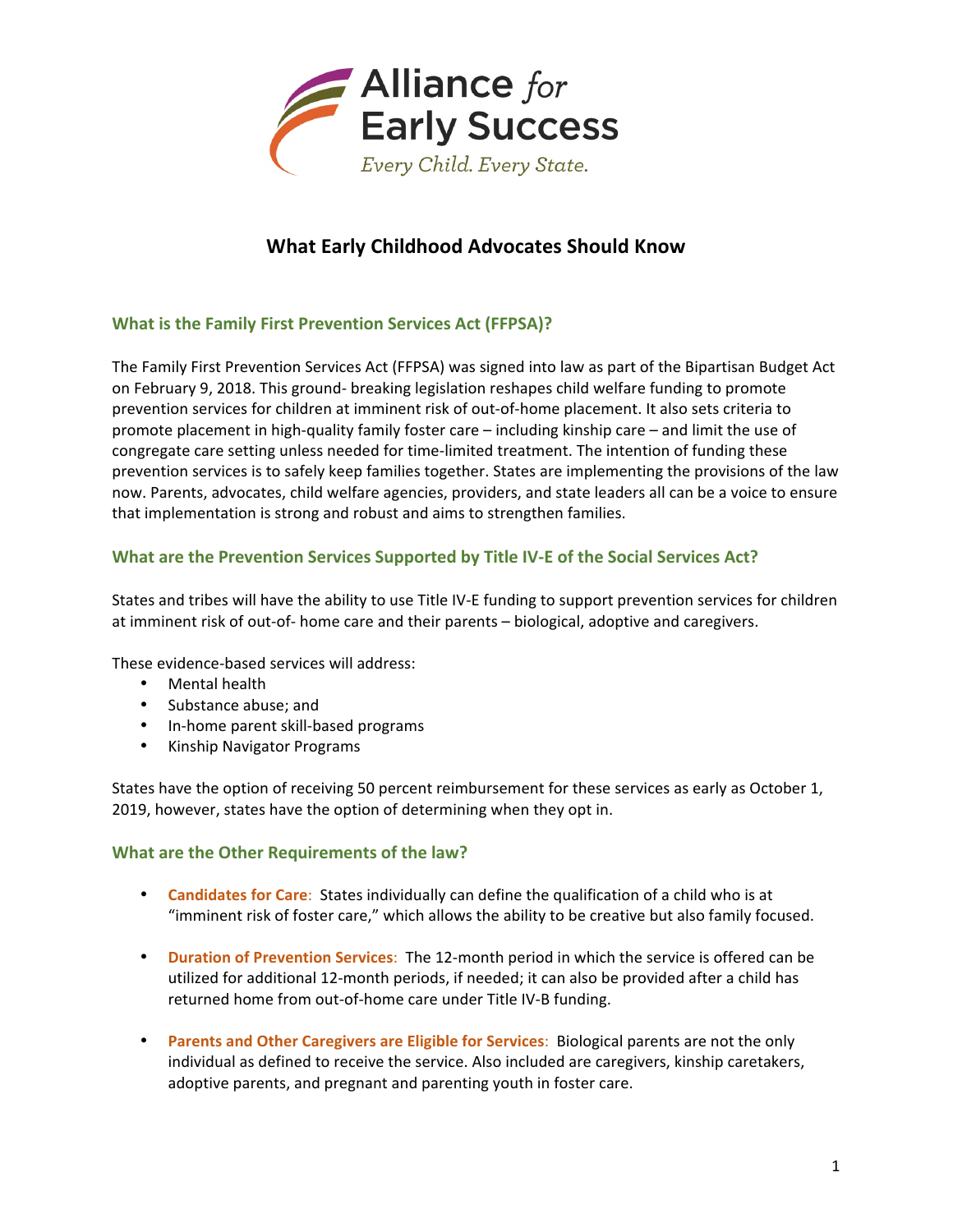• **Evidentiary Standards for Prevention Programs:** Services must meet the qualifications of "evidence-based," which are further defined as "Well-Supported," "Supported," and "Promising." The prevention programs currently eligible for reimbursement can be found on the Title IV-E Clearinghouse website. In addition, the Administration for Children is seeking public input on other evidence-based prevention programs that the Clearinghouse should consider for inclusion as an evidence-based program.

## Who are the key Stakeholders and Organizations in the Child Welfare field?

- Children & Families, including foster parents, kin caregivers, and fictive caregivers
- Public child welfare agencies, including caseworkers, supervisors, administrators who have primary responsibility for responding to reports of abuse and neglect
- Tribes
- Other public agencies serving children including Medicaid, substance abuse and mental health agencies, public health departments, public housing agencies, educational agencies and agencies administering TANF and other needed services
- Service Providers, including public and private providers who contract with child protective agencies to provide services to families within child welfare systems
- Community institutions, including schools, law enforcement, physicians, hospitals, churches, parent organizations, and faith-based organizations
- Family Courts, judges and attorneys
- Policymakers, including city, county, federal and state legislators
- Public health, juvenile justice, early childhood, mental health, housing, education advocates

## **What are the key opportunities for Early Childhood Advocates to Support Prevention Efforts** under **FFPSA?**

Although a handful of states intend to implement the prevention program under FFPSA this year, many states are working to develop their prevention programs, including identifying the populations and geographical service areas; identifying the prevention services and programs children and families need; and working to integrate services and systems to seamlessly provide services that strengthen and safely keep families together. Early childhood advocates can join existing implementation efforts by:

- **Participating in Statewide and Regional Meetings Regarding FFPSA Implementation:** Many states have set up regional convenings by elected officials, child welfare agencies, foster parent associations and others working on FFPSA implementation.
- **Connecting with Child Welfare Agencies:** Advocates should contact child welfare agencies, state and local elected officials and other key stakeholders in your state to inquire about how you can join FFPSA implementation efforts;
- **Leveraging Early Childhood Contacts and Programs to Influence Prevention Efforts:** Use existing early childhood contacts and opportunities in early childhood programs to connect with child welfare advocates and practitioners working on FFPSA implementation. The following two examples may provide pathways for early childhood advocates to work on FFPSA implementation:
	- $\circ$  Needs Assessment in the Maternal, Infant and Early Childhood Home Visiting (MIECHV) program: Connecting with the MIECHV agency in your state to highlight the ways in which the needs assessment should include the needs of children and families in danger